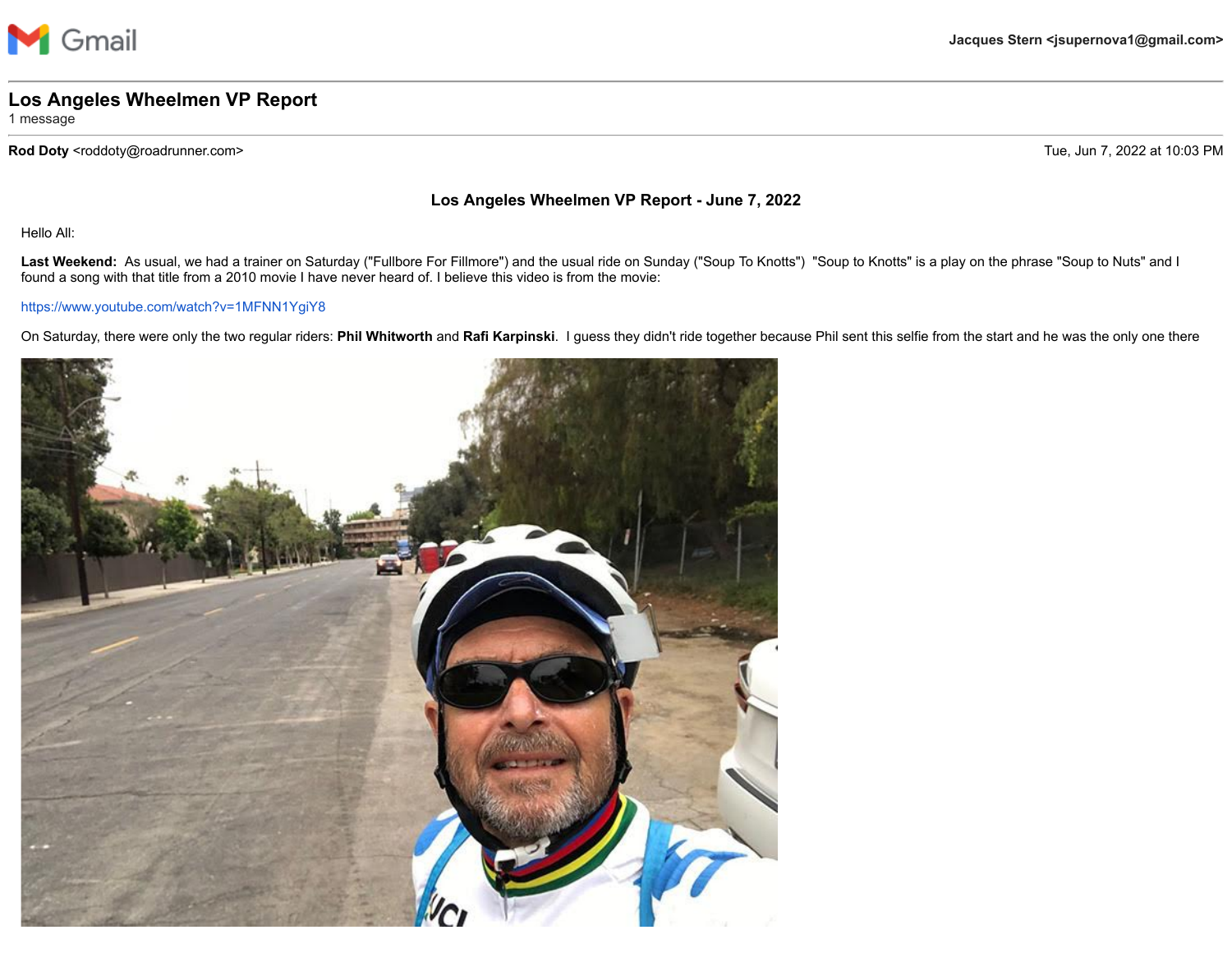It's a long day, and even though both took the slightly shorter coastal return, they rode well over 100 miles with a lot of climbing. Rafi took this photo which I think is at the start of the 17 mile stretch on Hwy 126 -- just about the only long flat stretch on the ride.



The title destination was Fillmore, so Phil sent this photo showing that he made it, but I think more than half the climbing is after Fillmore (including Grimes Canyon) so he still had a lot to do.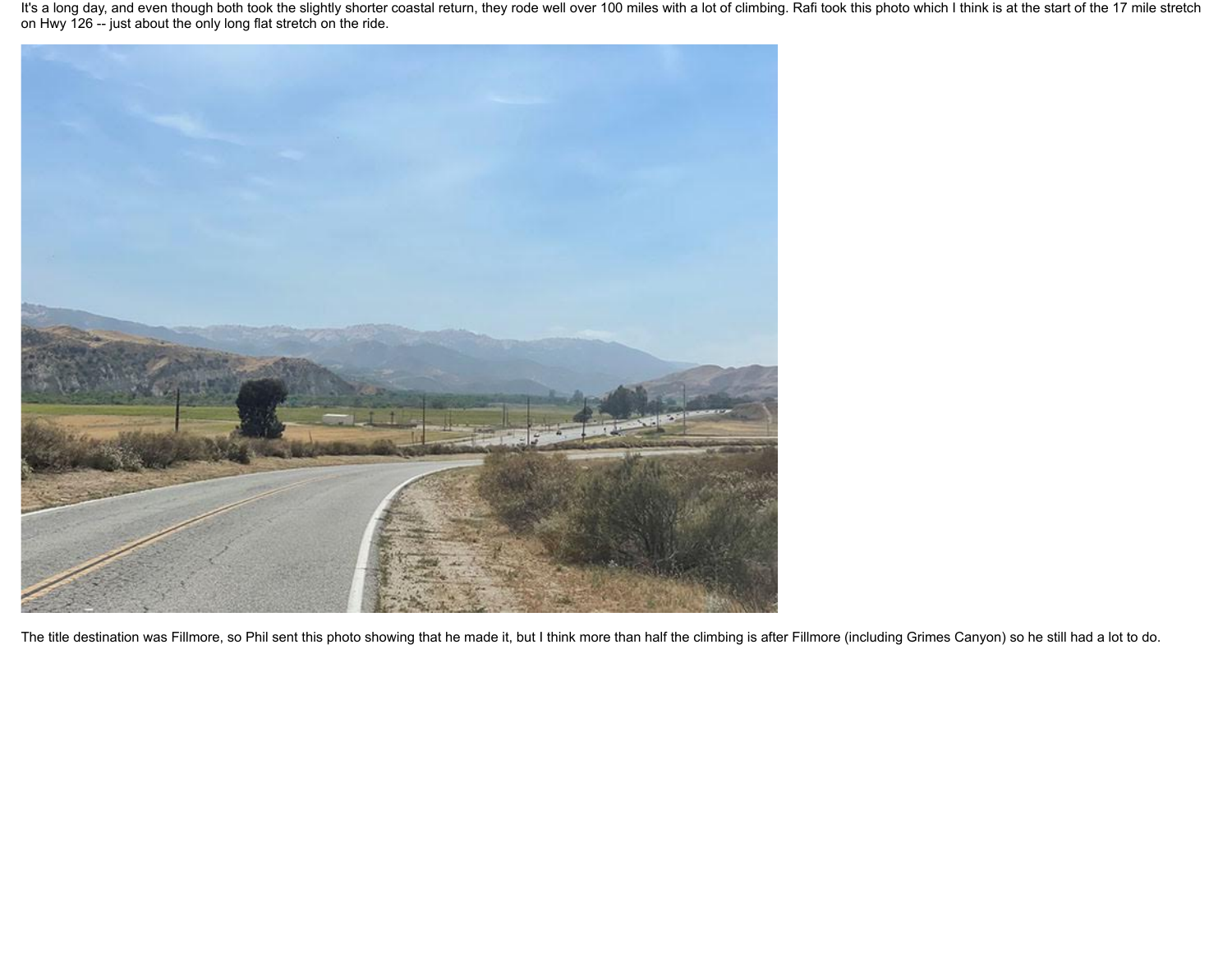

Only two trainers left and the last one is easier. I hope they both make it.

On Sunday we started in Buena Park (within sight of Knotts) There were 5 of us and I took this photo: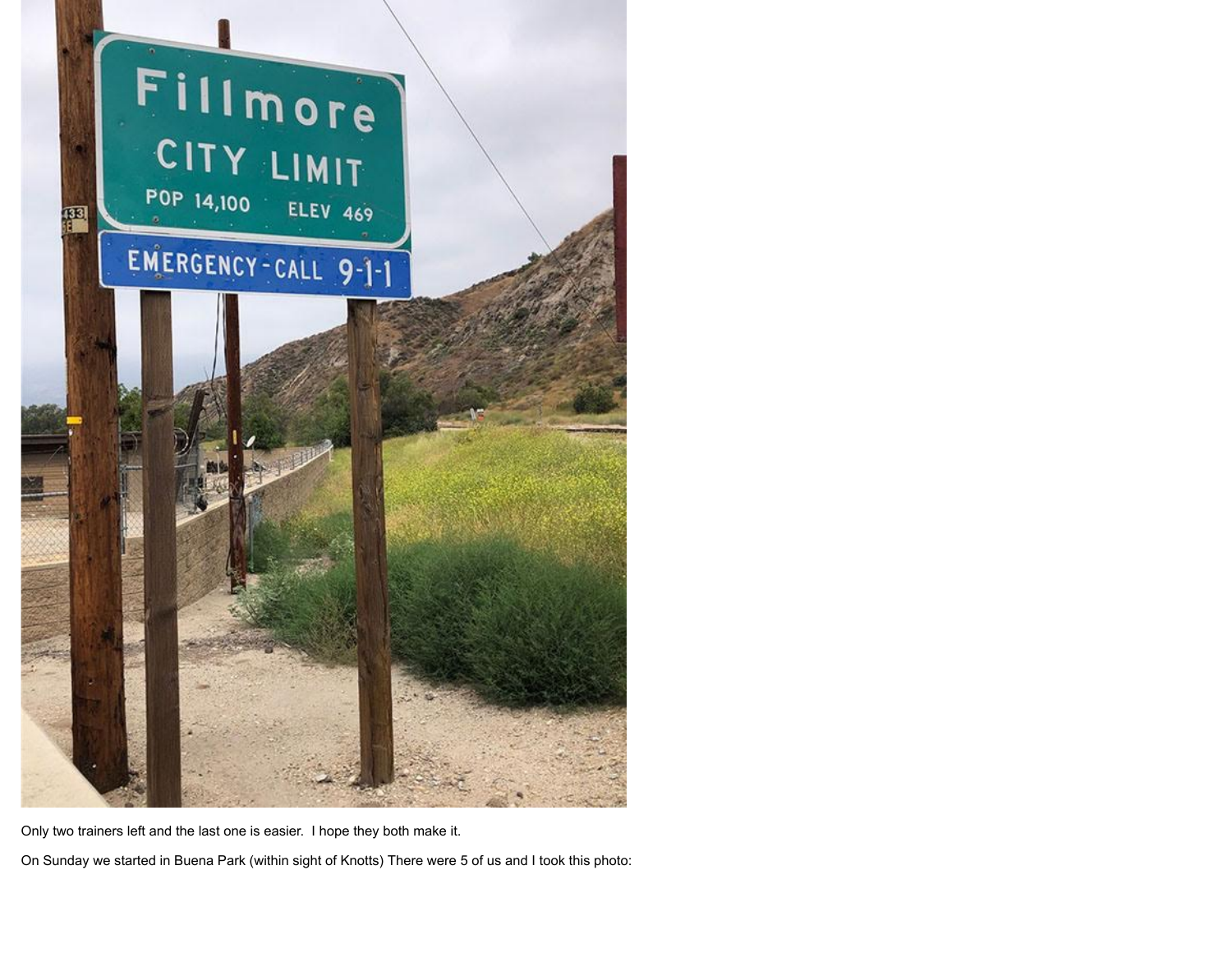

That's **Rafi Karpinski** (riding both days again), **Jacques Stern, Nancy Domjanovich**, and **Gary Murphy.** We all opted to ride the medium route. Although I'm sure I have ridden the medium route before, I didn't remember much of the portion before lunch. It turns out that it is a rather pleasant ride through some nice neighborhoods. As I had noted in my write-up of the routes in the schedule, lunch has been a problem after the closure of the "World's Best Hamburger" place in Yorba Linda. I had decided to give McDonald's chicken sandwich a try. Jacques and I both had one and I think we agreed it was a pass for next time. It actually tasted OK, but it really looked sad. It came in a foil envelope which made me think it might have been prepared someplace else and simply heated before serving. The bun was anything but fluffy looking. Sorry McDonalds, but I think you are off the list for next time.

Gary took this photo on the return (I believe). That's Rafi. Not long after this, while we were just standing around waiting to re-group, we head a telltale "psssssss" We all looked at our bikes and it turned out to be Rafi's front tire. I needed the rest anyway.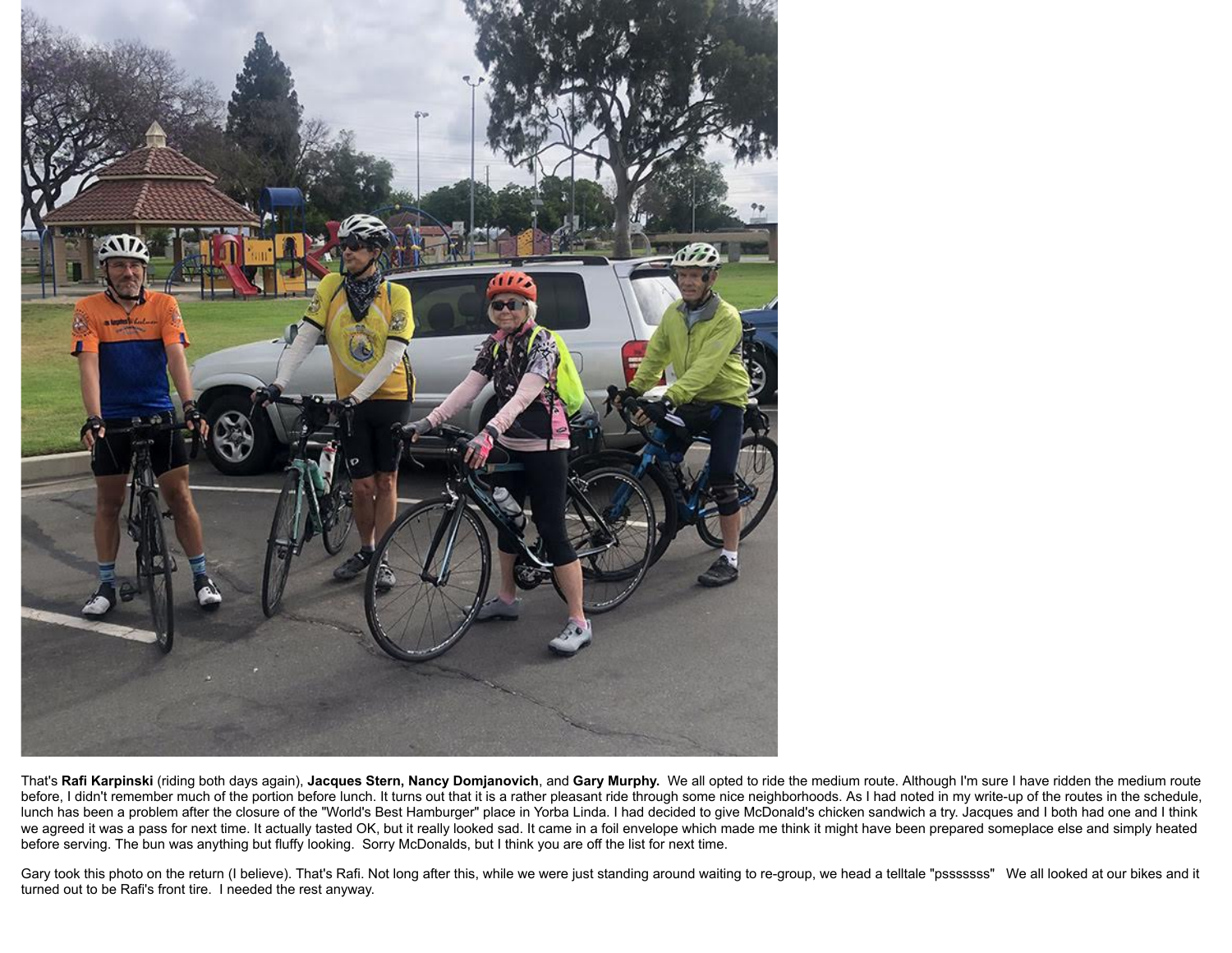

We didn't take many photos this week, but here is one I took of a campaign sign because I thought the name was unusual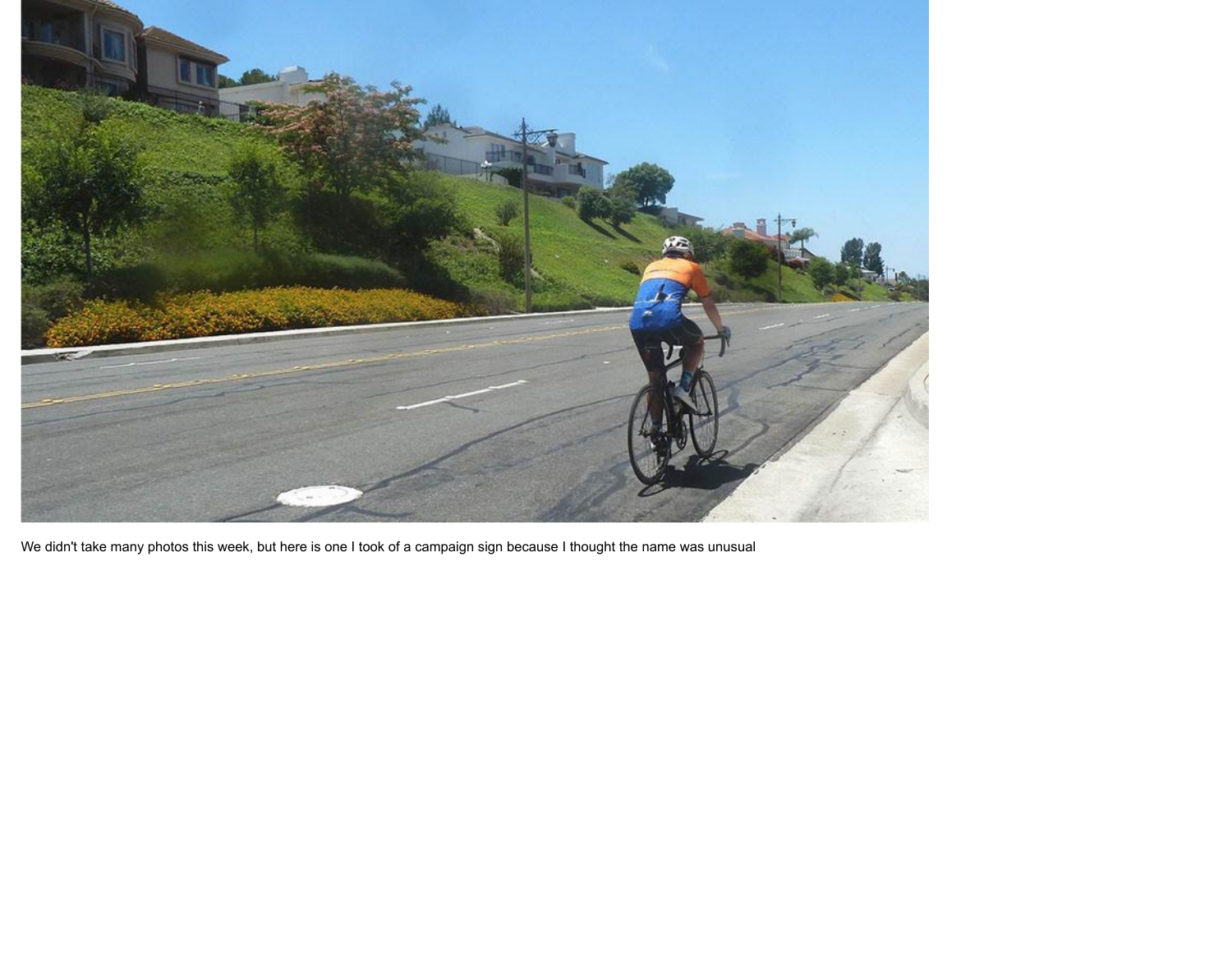

I'll have to remember to look at the election results tomorrow to see if Soo Yoo won.

This Weekend: The trainer this Saturday was new last year and only one person completed it. The route is simple enough -- ride up San Gabriel Canyon to Crystal Lake and then come back down. But it is one long grind up, up, up. Of course you do get a nearly 25 mile downhill on the return. I didn't create a "lite" version of this one, but if you want a shorter ride, you can simply turn around anywhere on the way up. Alternatively, if you have an Adventure Pass to allow you to park in the national forest, you could drive part way up, park and do the ride from there.

On Sunday we will be riding "John's River Ride" which starts in Anaheim. The river in question is the Santa Ana. All routes head south with the long and the medium making it all the way down to Huntington Beach. On the return, the long adds a little climbing through the Tustin Hills, but none of these routes has a lot of climbing.

On Sunday we also have the June Newcomer Ride. This month the ride will once again start at the LA Zoo lot. The short 10 mile route will ride past some of the studios in Burbank. The 30 mile route will head up to Pasadena to ride past the College of Design and JPL. For details of this ride, go to the club web site.